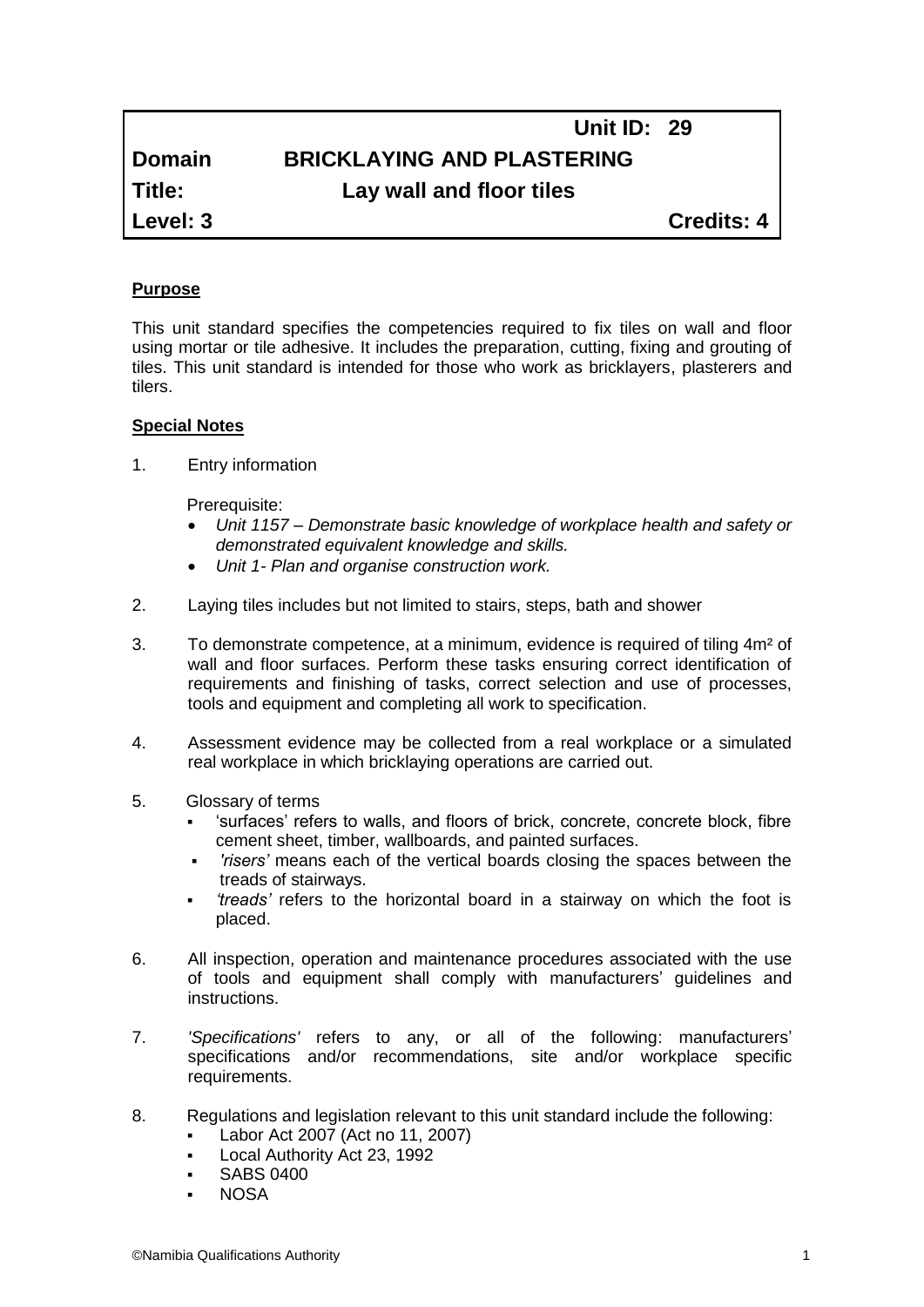- Occupational Health and Safety Regulations under schedule 1(1) of Labour Act No. 11of 2007 No. 18, 1997
- Government Notice No. 156 Labour Act, 1992: "Regulations Relating to the Health and Safety of Employees at Work"
- Building Regulations and Building Standards Act, 1977 ( Act No. 103 of 1977)
- And all subsequent amendments

# **Quality Assurance Requirements**

This unit standard and others within this subfield may be awarded by institutions which meet the accreditation requirements set by the Namibia Qualifications Authority and the Namibia Training Authority and which comply with the national assessment and moderation requirements. Details of specific accreditation requirements and the national assessment arrangements are available from the Namibia Qualifications Authority and the Namibia Training Authority on [www.nta.com.na](http://www.nta.com.na/)

# **Elements and Performance Criteria**

# **Element 1: Set out tiling job**

# **Range**

Tools and equipment are to include tile cutters and scribes, hammers, saws, wet and dry diamond saws, power drills, power leads, cement sheet cutters, measuring tapes/rules, straight edges, levelling equipment, string lines, brushes, wire brushes, brooms, sanding blocks, scrapers, shovels, wooden floats, trowels, shovels, wheelbarrows, spacers/wedges, squares, buckets, mortar boards, sponges, rags, rubber mallets, lump hammers, ladders, hose and water sprays, caulking guns, nippers, squeegees, pointed grouters, concrete mixers and power grinders.

Materials are to include tiles, adhesives, cement mortar (with and without additives), caulking compound and grout.

Types of tiles may include but are not limited to ceramic, marble, stone, granite, terracotta, glass and porcelain.

# **Performance Criteria**

- 1.1 Area to be tiled is prepared to requirements of job specification in accordance with workplace procedures.
- 1.2 Tiles are checked for conformity to size, patterns, colours and characteristics in accordance with plans and specifications.
- 1.3 Tile work is set out to be symmetrical, balanced and produces minimal waste in accordance with specifications and standards.
- 1.4 Waterproof membrane is fitted and laid in wet areas to conform to manufacturers' specifications and regulatory requirements.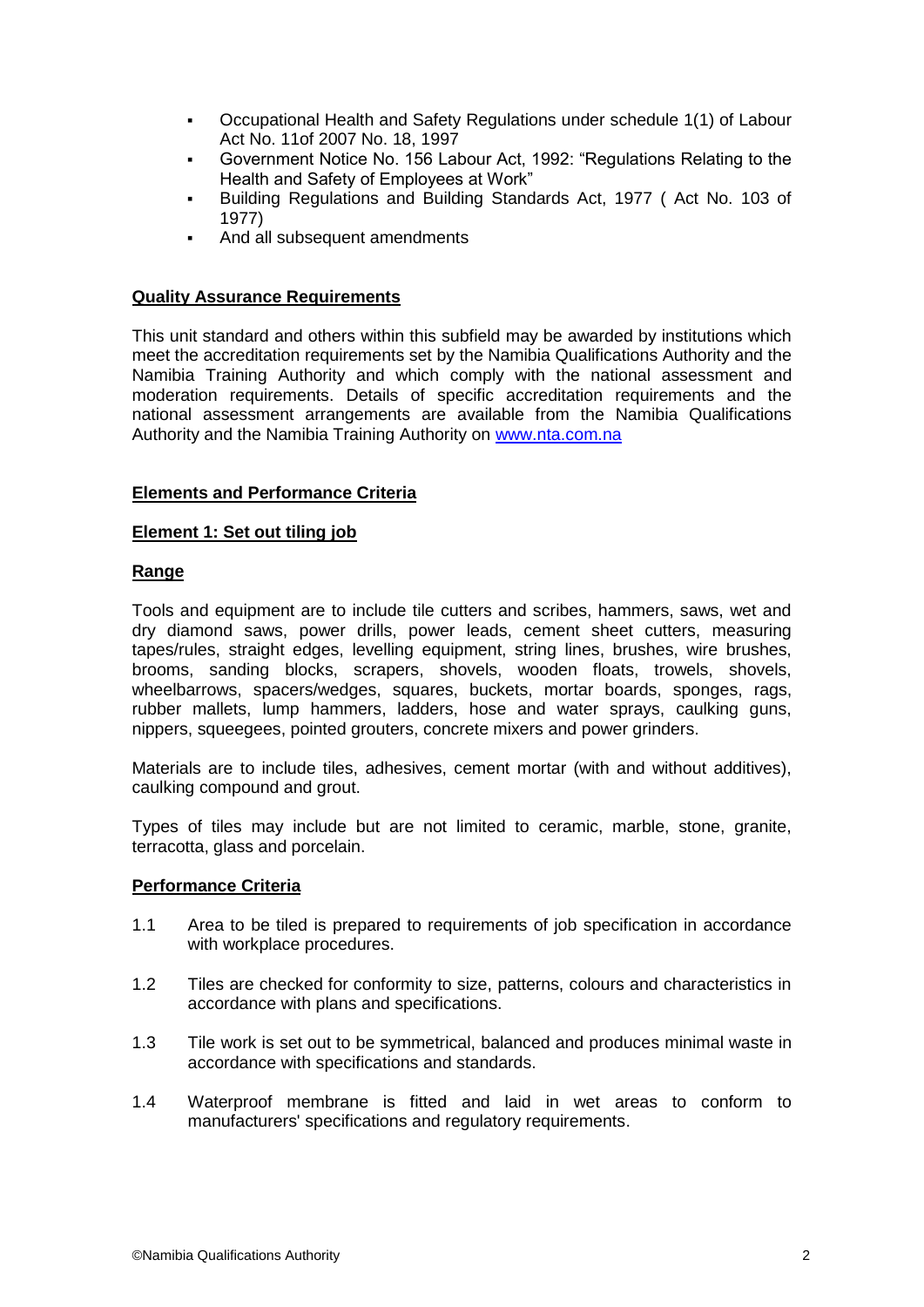# **Element 2: Cut tiles as required**

### **Performance Criteria**

- 2.1 Tiles are cut without jagged, flayed edges or damage to tile surfaces or finish in accordance with workplace procedures and manufacturers' recommendations.
- 2.2 Recess hole or curve is cut by hand or machine to shape and size to specified tolerance.
- 2.3 Tile jolly is edged to form a mitre so that biscuit is not exposed at the joint in accordance with workplace procedures and manufacturers' recommendations.

#### **Element 3: Lay floor tiles**

#### **Range**

Floor substrates may include fibre cement sheeting, concrete, timber, and waterproof substrates.

Tiles may be fixed by adhesives, cement mortar and cement mortar with adhesive additive.

Fixing and fasteners may include but are not limited to clout nails, soft sheet nails, selftapping screws and wall board adhesive.

#### **Performance Criteria**

- 3.1 Floor is checked for level/falls, square and membranes/underlay are installed in accordance with workplace procedures and manufacturers' recommendations.
- 3.2 Substrate surface is prepared free from contaminants and residues to receive adhesive/screeded mortar in accordance with plans and specifications.
- 3.3 Tiles are checked for conformity to size, patterns, colours and characteristics in accordance with plans and specifications.
- 3.4 Adhesive is matched with tile and substrate material and mixed according to usage, climatic conditions and manufacturers' specifications.
- 3.5 Cement mortar is prepared to appropriate consistency and floor slurried and screeded to specifications.
- 3.6 Tiles are laid in conformance to standards and specifications, maintaining bond with joints, uniform in size and surface flat and smooth.
- 3.7 Control joints are inserted in accordance with manufacturers' specifications.

#### **Element 4: Fix wall tiles**

#### **Range**

Wall substrate may include fibre cement sheet, brickwork, block work, concrete, timber, rendered surfaces and approved waterproof substrates.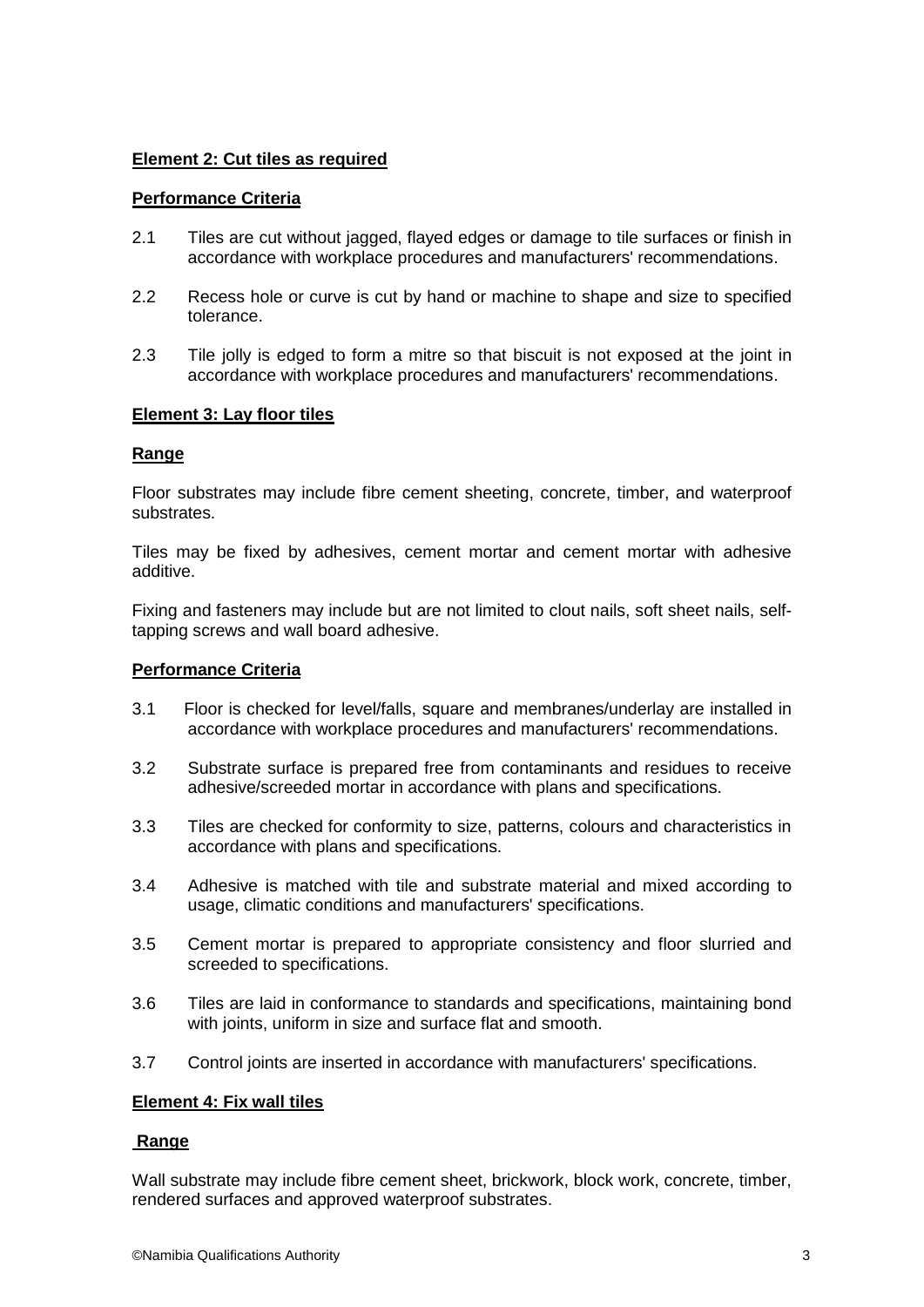Fixings and fasteners may include but are not limited to plasterboard nails, clouts, soft sheet nails, self-tapping screws and wall board adhesive.

# **Performance Criteria**

- 4.1 Mortar and/or adhesive is prepared and applied to tile surface in accordance with manufacturers' recommendations.
- 4.2 Tiles are prepared and fixed with pad tiles set to level alignment.
- 4.3 Horizontal joint is checked for straightness and tile edges and surface alignment are checked for conformity.
- 4.4 Tiles are fixed to alignment maintaining designed pattern to specification.
- 4.5 Even margins are shown around openings, frames and fittings to specification.
- 4.6 Bottom course is cut and fixed to create a rake or square corner in accordance with drawings and specifications.
- 4.7 Splayed, manufactured, formed coves are fixed in accordance with drawings and specifications.
- 4.8 All vertical tiles are finished plumb and true to square corners.
- 4.9 All joints are maintained straight and uniform in width with due allowance for tolerance of tile sizes.
- 4.10 Control joints are built in, in accordance with specifications and manufacturers' recommendations.
- 4.11 Mitre joints are made, maintaining glazing on mitre without damage to tile surfaces or finish and maintaining uniformity of mitre in accordance with company procedures and manufacturers' recommendations.
- 4.12 Internal and external corners are constructed within specified tolerance and finish to specifications.

#### **Element 5: Grout and seal tiles**

#### **Range**

Grout may be cementitious or epoxy.

#### **Performance Criteria**

- 5.1 All joints are cleaned and prepared to receive grout according to specifications.
- 5.2 Grout is mixed and applied to meet job requirements.
- 5.3 Tiles are cleaned and polished to removing all dust from surface and joints.
- 5.4 Tiles are sealed and protected, where appropriate, in accordance with job specifications.